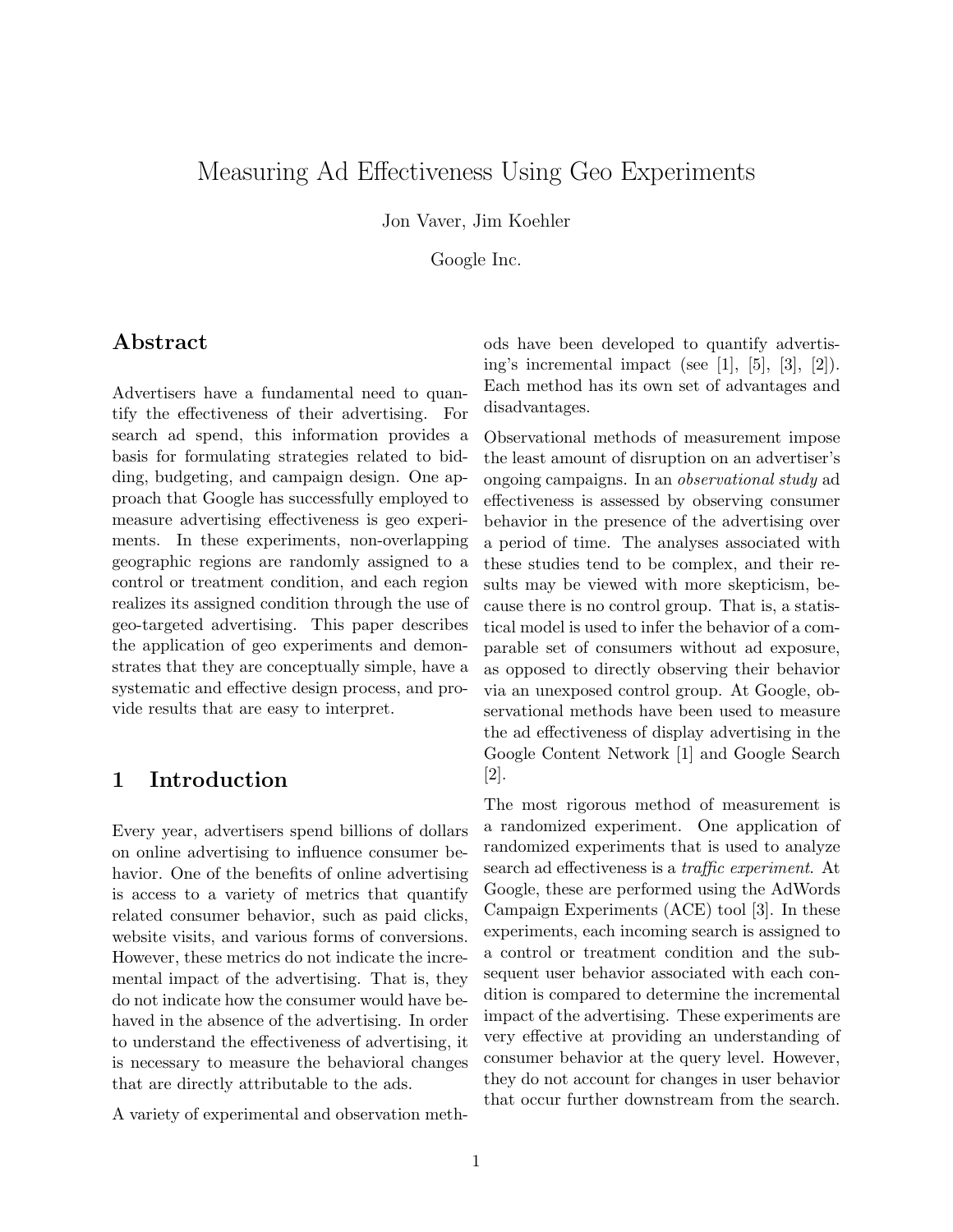For example, conversion level behavior may involve multiple searches and multiple opportunities for ad exposures, and a traffic experiment does not follow individual users to track their initial control/treatment assignment or observe their longer-term behavior.

An alternative approach is to vary the control/treatment condition at the cookie level. In a cookie experiment, each cookie belongs to the same control/treatment group across time. However, ad serving consistency is still a concern with cookie experiments because some users may have multiple cookies due to cookie churn and their use of multiple devices to perform online research. Cookie experiments have been used at Google to measure display ad effectiveness [5].

This paper describes one additional method for measuring ad effectiveness; the geo experiment. In these experiments, a region (e.g. country) is partitioned into a set of geographic areas, which we call "geos". These geos are randomly assigned to either a treatment or control condition and geo-targeting is used to serve ads accordingly. A linear model is used to estimate the return on ad spend.

# 2 Geo Experiment Description

Online advertising can impact a variety of consumer behaviors. In this paper, we refer to the behavior of interest as the response metric. The response metric might be, for example, clicks (paid as well as organic), online or offline sales, website visits, newsletter sign-ups, or software downloads. The results of an experiment come in the form of return on ad spend (ROAS), which is the incremental impact that the ad spend had on the response metric. For example, the ROAS for sales indicates the incremental revenue generated per dollar of ad spend. This metric indicates the revenue that would not have been realized without the ad spend.

A geo experiment begins with the identification of a set of geos, or geographic areas, that partition a region of interest. For a national advertiser, this region may be an entire country. There are two primary requirements for these geos. First, it must be possible to serve ads according to a geographically based control/treatment prescription with reasonable accuracy. Second, it must be possible to track the ad spend and the response metric at the geo level. Ad serving inconsistency is a concern due to finite ad serving accuracy, as well as the possibility that consumers will travel across geo boundaries. The location and size of the geos can be used to mitigate these issues. It is not generally feasible to use geos as small as, for example, postal codes. The generation of geos for geo experiments is beyond the scope of this paper. In the United States, one possible set of geos is the 210 DMAs (Designated Market Areas) defined by Nielson Media, which is broadly used as a geo-targeting unit by many advertising platforms.

The next step is to randomly assign each geo to a control or treatment condition. Randomization is an important component of a successful experiment as it guards against potential hidden biases. That is, there could be fundamental, yet unknown, differences between the geos and how they respond to the treatment. Randomization ensures that these potential differences are equally distributed - statistically speaking across the treatment and control groups. It also may be helpful to constrain this random assignment in order to better balance the control and treatment geos across one or more characteristics or demographic variables. For example, we have found that grouping the geos by size prior to assignment can reduce the confidence interval of the ROAS measurement by 10%, or more.

Each experiment contains two distinct time periods: pretest and test (see Figure 1). During the pretest period there are no differences in campaign structure across geos (e.g. bidding strategy, keyword set, ad creatives, etc.). In this time period, all geos operate at the same baseline level and the incremental differences between the treatment and control geos in the ad spend and response metric are zero.

During the test period the campaigns for the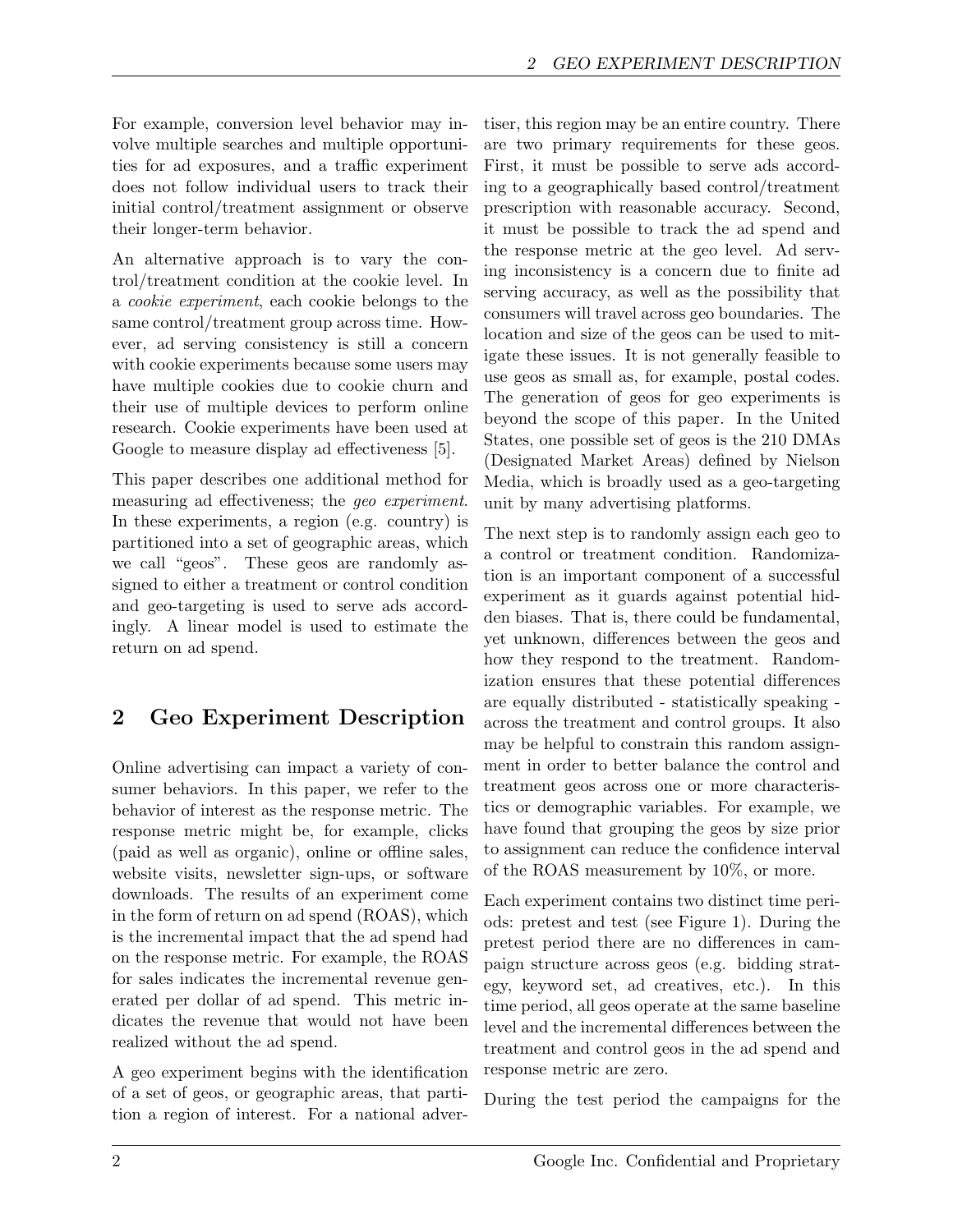

Figure 1: Diagram of a geo experiment. Ad spend is modified in one set of geos during the test period, while it remains unchanged in another. There may be some delay before the corresponding change in a response metric is fully realized

treatment geos are modified. This modification generates a nonzero differential in the ad spend in the treatment geos relative to the control geos. That is, the ad spend differs from what it would have been if the campaign had not been modified. This differential will be negative if the campaign change causes the ad spend to decrease in the treatment geos (e.g. campaigns turned off), and positive if the change causes an increase in ad spend (e.g. bids increased or keywords added). This ad spend differential will generate a corresponding differential in the response metric, perhaps with some time delay,  $\nu$ . Offline sales is an example of a response metric that is likely to have a positive value of  $\nu$ . It takes time for consumers to complete their research, make a decision, and then visit a store to make their purchase. The test period extends beyond the end of the ad spend change by  $\nu$  to fully capture these incremental sales.

#### 3 Linear Model

After an experiment is executed, the results are analyzed using the following linear model:

$$
y_{i,1} = \beta_0 + \beta_1 y_{i,0} + \beta_2 \delta_i + \epsilon_i \tag{1}
$$

where  $y_{i,1}$  is the aggregate of the response metric during the test period for geo i,  $y_{i,0}$  is the aggregate of the response metric during the pretest period for geo  $i, \delta_i$  is the difference between the actual ad spend in geo i and the ad spend that would have occurred without the experiment, and  $\epsilon_i$  is the error term. This model is fit using weights  $w_i = 1/y_{i,0}$  in order to control for heteroscedasticity caused by the differences in geo size.

The first two parameters in the model,  $\beta_0$  and  $\beta_1$ , are used to account for seasonal differences in the response metric across the pretest and test periods. The parameter of primary interest is  $\beta_2$ , which is the return on ad spend (ROAS) of the response metric.

The values of  $y_{i,1}$  and  $y_{i,0}$  (e.g. offline sales) are generated by the advertiser's reporting system. The geo level ad spend is available through Ad-Words. If there is no ad spend during the pretest period then the ad spend differential,  $\delta_i$ , required by Equation 1 is simply the ad spend during the test period. However, if the ad spend is positive during the pretest period and is either increased or decreased, as depicted in Figure 1 , then the ad spend differential is found by fitting a second linear model:

$$
s_{i,1} = \gamma_0 + \gamma_1 s_{i,0} + \mu_i \tag{2}
$$

Here,  $s_{i,1}$  is the ad spend in geo i during the test period,  $s_{i,0}$  is the ad spend in geo i during the pretest period, and  $\mu_i$  is the error term. This model is fit with weights  $w_i = 1/s_{i,0}$  using only the control geos  $(C)$ .

This ad spend model characterizes the impact of seasonality on ad spend from the pretest period to the test period, and it is used as a counterfactual<sup>1</sup> to calculate the ad spend differential. The ad spend differential in the control and treatment geos  $(T)$  is found using the following prescription:

$$
\delta_i = \begin{cases} s_{i,1} - (\gamma_0 + \gamma_1 s_{i,0}) & \text{for } i \in T \\ 0 & \text{for } i \in C \end{cases} \tag{3}
$$

The zero ad spend differential in the control geos reflects the fact that these geos continue to operate at the baseline level during the test period.

<sup>&</sup>lt;sup>1</sup>The *counterfactual* is the ad spend that would have occurred in the absence of the treatment.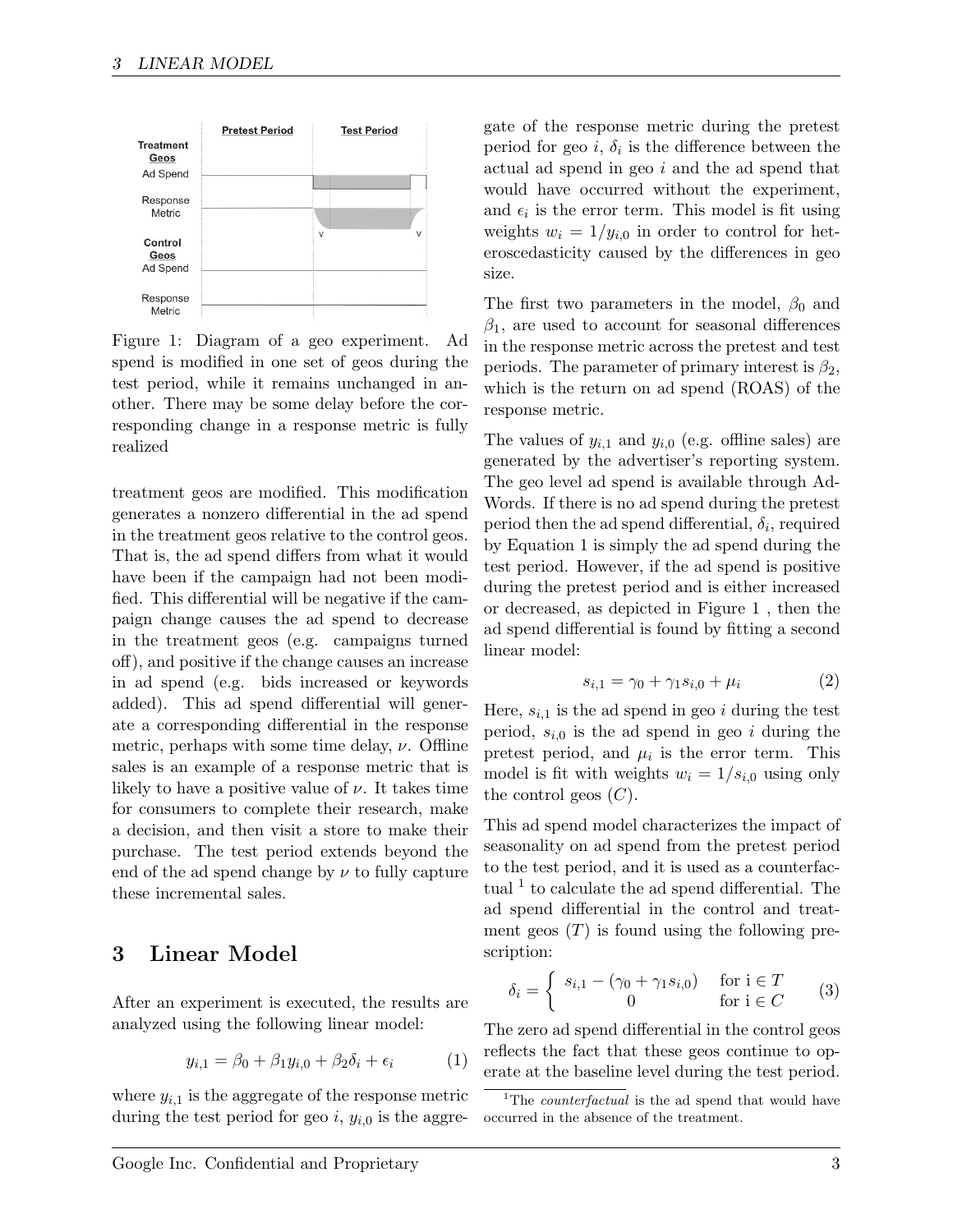### 4 Example Results

One issue that is of primary concern to advertisers is the potential cannibalization of cost-free organic clicks by paid search clicks (i.e. users will click on a paid search link when they would have clicked on an organic search link). Although perhaps unlikely, it is also possible that the cooccurrence of a paid link and an organic link will make an organic click more likely. Cost per click (CPC) does not provide the advertiser with a complete picture of advertising impact because of competing effects such as these. A more useful metric is the *cost per incremental click* (CPIC), which can be measured with a geo experiment.

One of Google's advertisers ran an experiment to measure the effectiveness of their search advertising campaign. During this experiment, which lasted several weeks, the advertiser's search ads were shown in half of the geos. Figure 2 shows the result of fitting the linear model in Equation 1 with successively longer sets of test period data to find the ROAS for clicks. At first, the confidence interval of this metric is large, but it decreases quickly as more test period data are accumulated. Each dollar of ad spend generates 1/3 of an incremental click or, equivalently, the CPIC is \$3. In this case, the reported CPC in AdWords is \$2.40, which underestimates CPIC by 20% <sup>2</sup> . So, the paid clicks do displace some organic clicks, but certainly not the bulk of them.

To further illustrate the ability of paid search advertising to generate incremental clicks, Figure 3 shows the cumulative incremental ad spend across the test period along with the cumulative incremental clicks. The number of incremental clicks is zero at the beginning of the test period and increases steadily with time along with the incremental ad spend. However, once the ad spend in the test geos returns to a pretest level, the accumulation of incremental ad spend stops. At the same time, the accumulation of incremental clicks stops as well. This behavior indicates



Figure 2: Measurement of return on ad spend for clicks as a function of test period length. The uncertainty in this estimate decreases until the ad spend returns to normal levels in all of the geos.

that, in this case, search advertising does not increase the number of clicks beyond the day in which the ad spend occurred.

As mentioned in Section 2, the impact of ad spend is not as time-limited for all response metrics. Figure 4 is analogous to Figure 3, except the response metric is offline sales. Even after the ad spend differential returns to normal, the impact of the ad spend continues to generate incremental sales for some period of time before fading.

## 5 Design

Design is a crucial aspect of running an effective geo experiment. Before beginning a test, it is helpful to understand how characteristics such as experiment length, test fraction, and magnitude of ad spend differential will impact the uncertainty of the ROAS measurement. This understanding allows for the design of an effective and efficient experiment. Fortunately, it is possible to make such assessments for the linear model in Equation 1.

 $2\text{In}$  [2] the authors define IAC (incremental ad clicks) as the fraction of paid clicks that are incremental. IAC = CPC / CPIC, so  $IAC = 80\%$  in this example.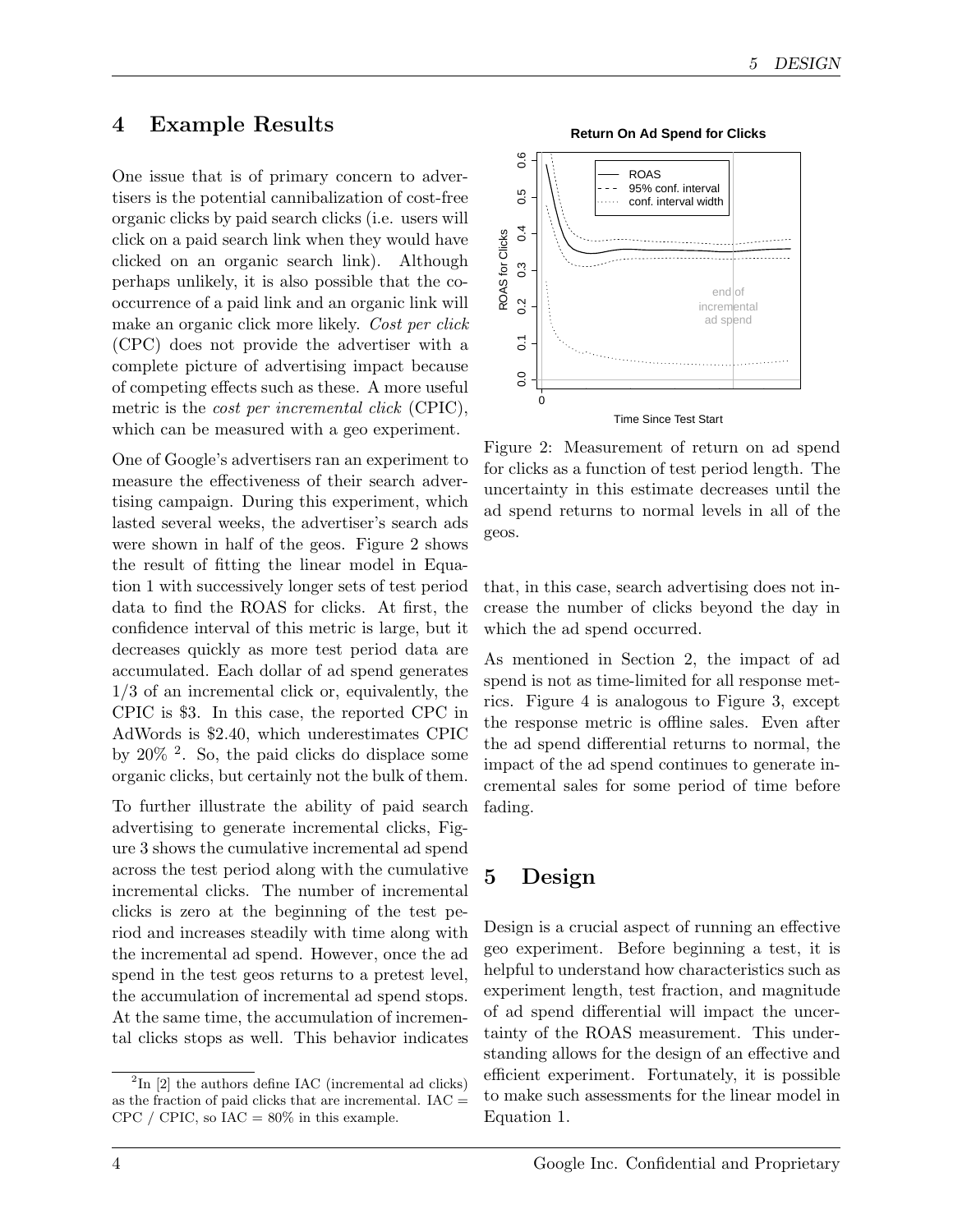

**Cumulative Incremental Ad Spend & Clicks**

Figure 3: Cumulative incremental ad spend and clicks across the test period. The accumulation of incremental clicks stops as soon as the ad spend returns to the pretest level in all geos.



Time Since Test Start

Figure 4: Cumulative incremental sales across the length of the test period. Incremental sales continue to be generated even after the ad spend returns to pretest levels in all geos.

For an experiment with N geos, let  $\bar{y}_0$  =  $(1/N)\sum_{i=1}^{N} y_{i,0}$  and  $\bar{\delta} = (1/N)\sum_{i=1}^{N} \delta_i$ . Linear theory indicates that the variance of  $\beta_2$  from Equation 1 is

$$
var(\beta_2) = \frac{\sigma_{\epsilon}^2}{\left(1 - \rho_{y\delta}^2\right) \left[\sum_{i=1}^N w_i (\delta_i - \bar{\delta})^2\right]} \tag{4}
$$

where  $\sigma_{\epsilon}$  is the residual variance, and

$$
\rho_{y\delta}^2 = \frac{\left[\sum_{i=1}^N w_i (y_{i,0} - \bar{y}_0)(\delta_i - \bar{\delta})\right]^2}{\sum_{i=1}^N w_i (y_{i,0} - \bar{y}_0)^2 \sum_{i=1}^N w_i (\delta_i - \bar{\delta})^2}
$$
(5)

(see Appendix) . Using a set of geo-level pretest data in the response variable, it is possible to use this expression to estimate the width of the ROAS confidence interval for a specified design scenario.

The first step in the process is to select a consecutive set of days from the pretest data to create pseudo pretest and test periods. The lengths of the pseudo pretest and test periods should match the lengths of the corresponding periods in the hypothesized experiment. For example, an experiment with a 14 day pretest period and a 14 day test period should have pseudo pretest and test periods that are each 14 days long. The data from the pseudo pretest period are used to estimate  $y_{i,0}$  and  $w_i$  in Equation 4.

The next step is to randomly assign each geo to the treatment or control group. We have found that confidence interval estimates are lower by about 10% when this random assignment is constrained in the following manner. The geos are ranked according to  $y_{i,0}$ . Then, this ranked list of geos is partitioned into groups of size  $M$ , where the test fraction is  $1/M$ . One geo from each group is randomly selected for assignment to the treatment group.

It may be possible to directly estimate the value of  $\delta_i$  at the geo level. For example, if the ad spend will be turned off in the treatment geos, then  $\delta_i$  is just the average daily ad spend for treatment geo i times the number of days in the experiment. Otherwise, an aggregate ad spend differential  $\Delta$  can be hypothesized and the geo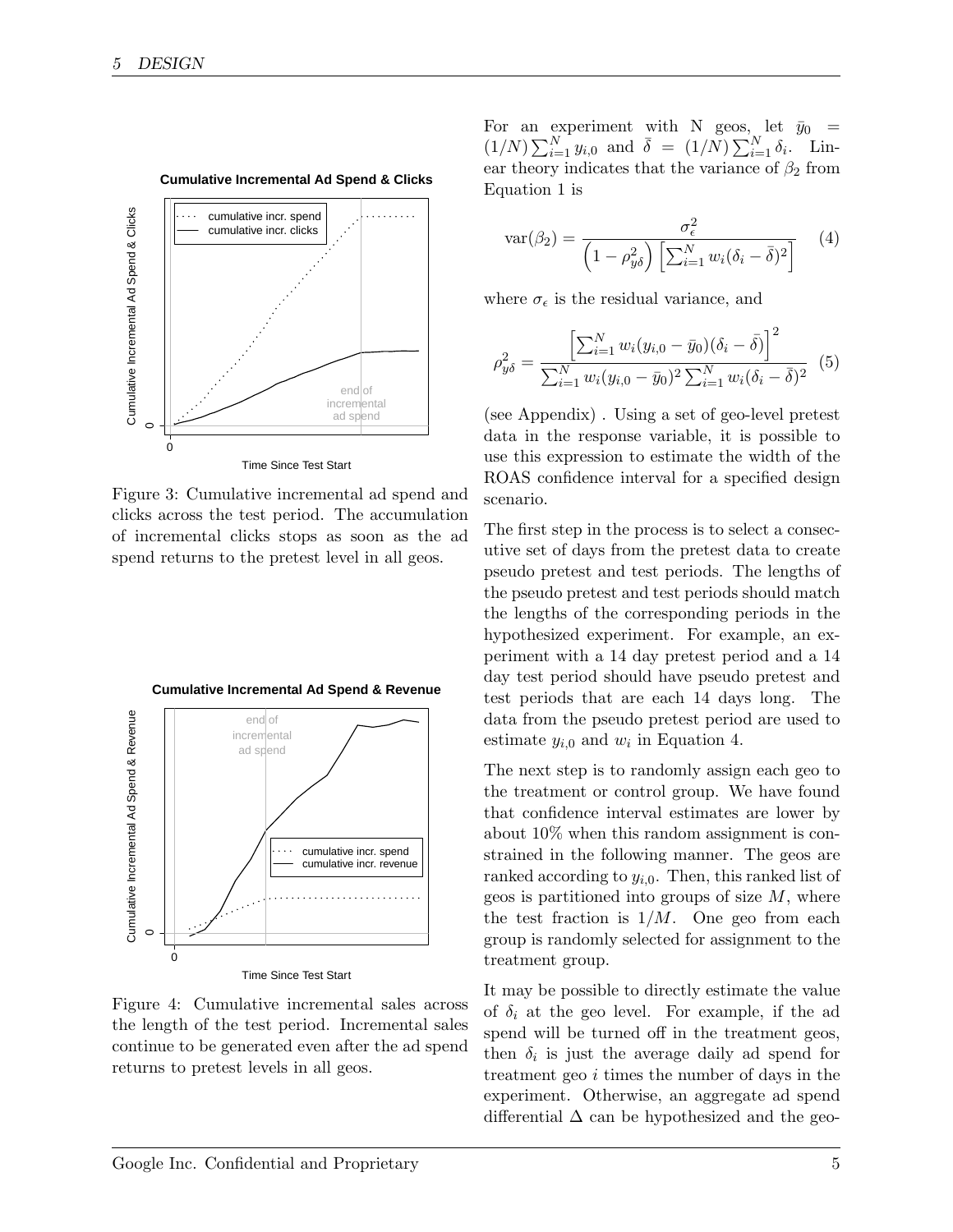level ad spend differential can be estimated using

$$
\delta_i = \begin{cases} \Delta(y_{i,0} / \sum_i y_{i,0}) & \text{for } i \in T \\ 0 & \text{for } i \in C \end{cases}
$$
 (6)

The last value to estimate in Equation 4 is  $\sigma_{\epsilon}$ . This estimate is generated by considering the reduced linear model;

$$
y_{i,1} = \hat{\beta}_0 + \hat{\beta}_1 y_{i,0} + \hat{\epsilon}
$$
 (7)

This model has the same form as Equation 1 except the ad spend differential term has been dropped. Fitting this model using the pseudo pretest and test period data results in a residual variance of  $\sigma_{\hat{\epsilon}}$ , which is used to approximate  $\sigma_{\epsilon}$ .

To avoid any peculiarities associated with a particular random assignment, Equation 4 is evaluated for many random control/treatment assignments. In addition, different partitions of the pretest data are used to create the pseudo pretest and test periods by circularly shifting the data in time by a randomly selected offset. The half width estimate for the ROAS confidence interval is  $2\sqrt{\overline{\text{var}(\beta_2)}},$  where  $\overline{\text{var}(\beta_2)}$  is the average variance of  $\beta_2$  across all of the random assignments. This process can be repeated across a number of different scenarios to evaluate and compare designs. Note that if a limited set of pretest data is available, circular shifting of the data makes it possible to analyze scenarios with extended test periods. However, doing so requires data points to be used multiple times in generating each estimate of  $var(\beta_2)$ , and the example below demonstrates that this reuse of the data leads to estimates that are overly optimistic.

Figure 5 shows the confidence interval prediction as a function of experiment length for the click example from Section 2. The dashed line corresponds to the predicted confidence interval half width and the solid line corresponds to results from the experiment. For this comparison, the ad spend differential from the experiment was used as input to the prediction. The predictions are quite accurate beyond the very beginning of the test period. Additionally, they maintain this accuracy until the combined

 $0.15$ 0.00 0.05 0.10 0.15 Confidence Interval Half Width (95%) Confidence Interval Half Width (95%) Analysis Results Prediction  $0.10$ begin multiple use of pretest data pretest data end of<br>
pretest data end of<br>
incremer<br>
ad spen<br>
o<br>
o<br>
o<br>
o<br>  $\overbrace{a}$ incremen ad spen  $0$ Time Since Test Start

**Confidence Interval Prediction**

Figure 5: ROAS confidence interval prediction across the length of the test period. The prediction is quite good until the test period becomes long enough that some of the pretest data must be used multiple times to generate each estimate of var $(\beta_2)$ .

length of the hypothesized pretest and test periods becomes longer than the (deliberately) limited set of pretest data used to generate the estimates. The good match between these two curves demonstrates that the absolute size of the confidence interval can be predicted quite well, at least as long as the ad spend differential can be accurately predicted.

## 6 Concluding Remarks

Measuring ad effectiveness is a challenging problem. Currently, there is no single methodology that works well in all situations. However, geo experiments are worthy of consideration in many situations because they provide the rigor of a randomized experiment, they are easy to understand, they provide results that are easy to interpret, and they have a systematic and effective design process. Geo experiments can be applied to measure a variety of user behavior and can be used with any advertising medium that allows for geo-targeted advertising, Furthermore, these experiments do not require the tracking of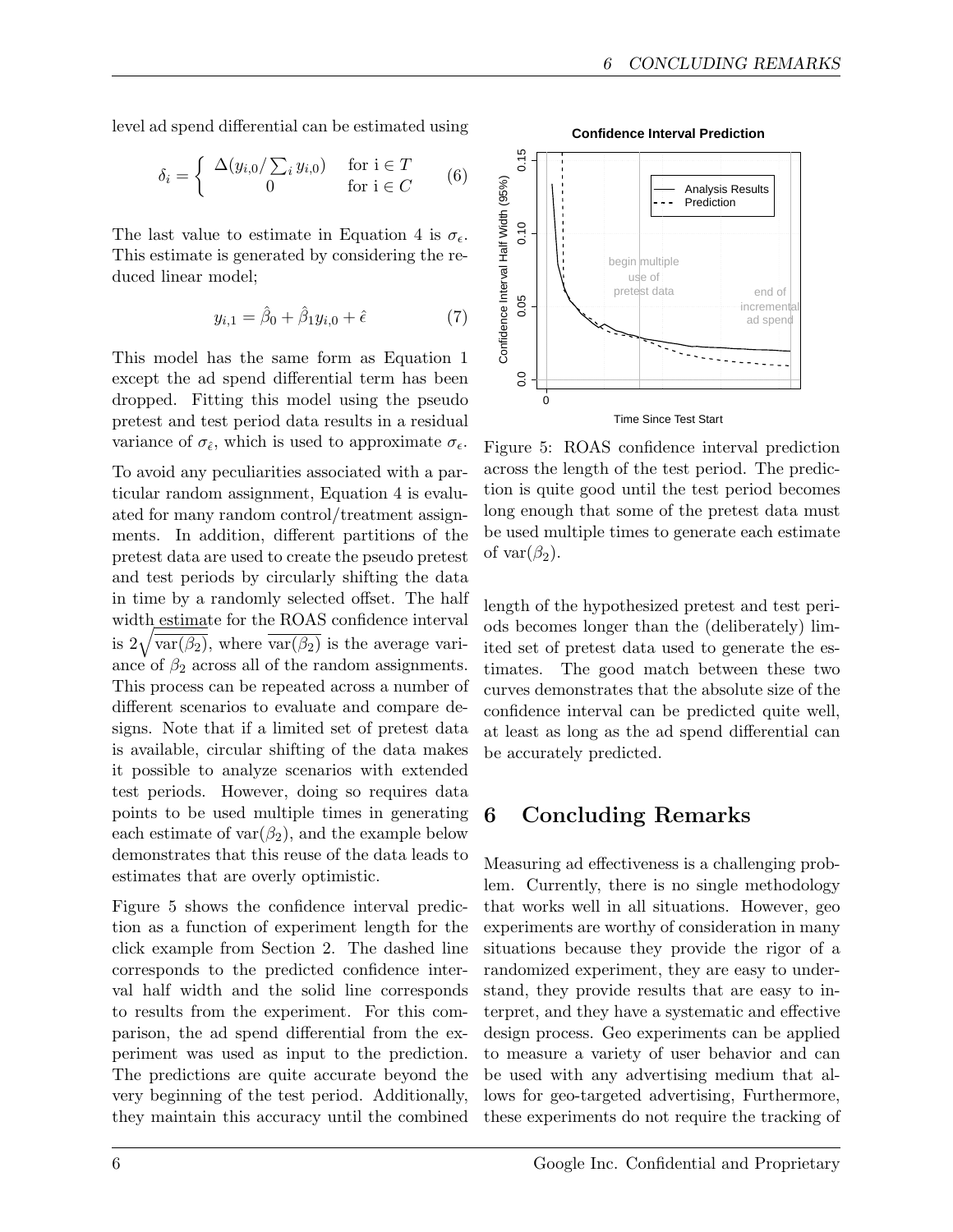individual user behavior over time and therefore these translations, the relevant linear model beavoid privacy concerns that may be associated with alternative approaches.

comes

$$
y'_{i,1} = \beta_1 y'_{i,0} + \beta_2 \delta'_i + \epsilon_i \tag{8}
$$

Or,

$$
\mathbf{Y} = \mathbf{X}\boldsymbol{\beta} + \boldsymbol{\epsilon} \tag{9}
$$

Acknowledgments

We thank those who reviewed this paper (with special thanks to Tony Fagan and Lizzy Van Alstine for their many helpful suggestions), others at Google who made this work possible, and the forward looking advertisers who shared their data with us.

### References

- [1] D. Chan, et al. "Evaluating Online Ad Campaigns in a Pipeline: Causal Models at Scale." Proceedings of ACM SIGKDD 2010, pp. 7-15.
- [2] D. Chan et al. "Incremental Clicks Impact Of Search Advertising." research.google.com/pubs/archive/37161.pdf, 2011.
- [3] Google Ads Team. "AdWords Campain Experiments." Sept. 1, 2011. Ad Innovations. http://www.google.com/ads/innovations/ ace.html
- [4] M. H. Kutner, et al. Applied Linear Statistical Models. New York: McGraw-Hill/Irwin, 2005.
- [5] T. Yildiz, et al. "Measuring and Optimizing Display Advertising Impact Through Experiments" In preparation (research.google.com)

## 7 Appendix

To derive Equation 4, consider the centered versions of the variables  $y_{i,1}$ ,  $y_{i,0}$ , and  $\delta_i$  from Equation 1;  $y'_{i,1} = y_{i,1} - \bar{y}_1$ ,  $y'_{i,0} = y_{i,1} - \bar{y}_0$ , and  $\delta'_i =$  $\delta_i - \overline{\delta}$  for  $i \in 1...N$  and  $\overline{y}_j = (1/N) \sum_i y_{i,j}$ . With

where

$$
\mathbf{Y} = \begin{bmatrix} y'_{1,1} \\ \cdot \\ \cdot \\ y'_{N,1} \end{bmatrix}, \quad \mathbf{X} = \begin{bmatrix} y'_{1,0} & \delta'_1 \\ \cdot & \cdot \\ \cdot & \cdot \\ y'_{N,0} & \delta'_N \end{bmatrix}
$$

$$
\boldsymbol{\beta} = \begin{bmatrix} \beta_1 \\ \beta_2 \end{bmatrix}, \quad \boldsymbol{\epsilon} = \begin{bmatrix} \epsilon_1 \\ \cdot \\ \cdot \\ \epsilon_N \end{bmatrix}
$$

With the model in this form, the variancecovariance matrix of the weighted least squares estimated regression coefficients is:

$$
var(\boldsymbol{\beta}) = \sigma_{\epsilon}^2 (\boldsymbol{X}^T \boldsymbol{W} \boldsymbol{X})^{-1}
$$
 (10)

(see [4]), where  $W$  is a diagonal matrix containing the weights  $w_i$ ,

$$
\mathbf{W} = \begin{bmatrix} w_1 & 0 & \cdots & 0 \\ 0 & w_2 & & \cdot \\ \cdot & \cdot & \cdot & \cdot \\ 0 & \cdots & \cdot & w_N \end{bmatrix} . \qquad (11)
$$

Now,

$$
var(\boldsymbol{\beta}) = \sigma_{\epsilon}^2 \left[ \frac{\sum_i w_i y_{i,0}'^2}{\sum_i w_i y_{i,0}' \delta_i'} \frac{\sum_i w_i y_{i,0}' \delta_1'}{\sum_i w_i \delta_i'^2} \right]^{-1}
$$
(12)

and the last component of this matrix is the variance of  $\beta_2$ ,

$$
var(\beta_2) = \frac{\sigma_\epsilon^2 \sum_i w_i y_{i,0}'^2}{\left(\sum_i w_i y_{i,0}'^2\right) \left(\sum_i w_i \delta_i'^2\right) - \left(\sum_i w_i y_{i,0}' \delta_i'\right)^2}.
$$
\n(13)

Using Equation 5,

$$
\left(\sum_i w_i y_{i,0}'^2\right) \left(\sum_i w_i \delta_i'^2\right) (1 - \rho_{y\delta})^2 =
$$